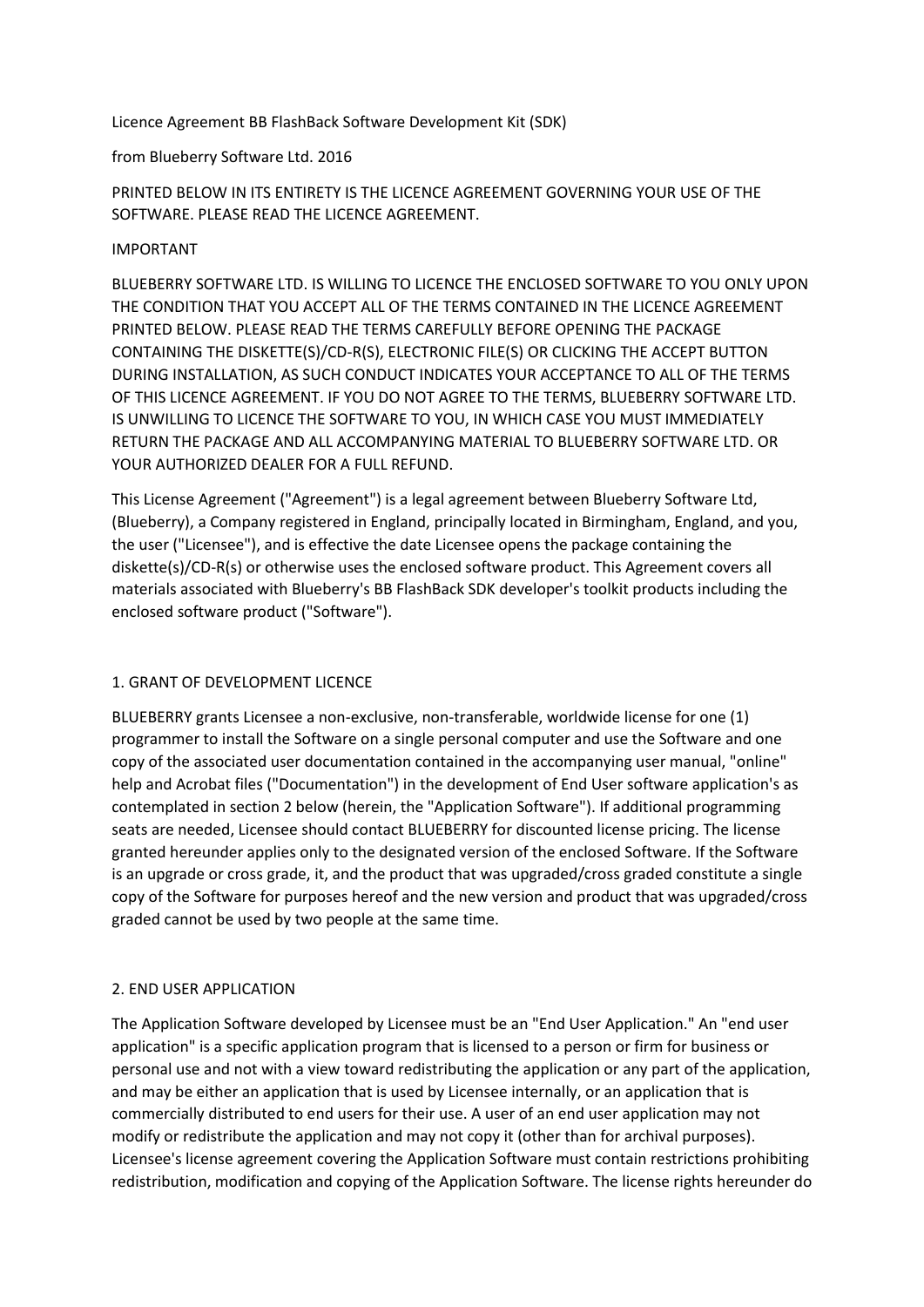not apply to development and deployment of software products such as ActiveX controls, plug-ins, authoring tools, development toolkits, compilers, operating systems and also software products where a significant function is to generate 'FBR' format files (as generated by the BB FlashBack SDK) and other file formats from 3rd party software applications not developed by the licensee, - such as Microsoft's 'Office' suite and component applications other than for the purpose of creating and then storing such files within a structured application for the archival and management of documents that is developed by the licensee and any other software not falling within the definition of an end user application. If Licensee wishes to develop a product outside the scope of this license, Licensee should contact BLUEBERRY'S OEM Sales department to see if a special license is available.

# 3. GRANT OF DUPLICATION AND DISTRIBUTION LICENCE

The Software includes certain runtime libraries and files intended for duplication and distribution by Licensee within the Application Software to the user of Application Software ("Redistributables"). The Redistributable components of the Software are those files specifically designated as being distributable in the "Installing the Libraries" section of the Online Help file, the terms of which are hereby incorporated herein by reference. Licensee should refer to the Documentation and specifically the "Online Help" file for additional information regarding the Redistributables. Under BLUEBERRY'S copyright, and subject to all the restrictions and conditions set forth in this Agreement and the Documentation, BLUEBERRY hereby grants Licensee (and only Licensee) a non-exclusive, non-transferable, worldwide license to reproduce exact copies of the Redistributables and include such files in the Application Software, and to deploy the Application Software internally and/or distribute the Application Software, directly or through customary distribution channels, to end users on a royalty free basis. If Licensee wishes to use an OEM who will modify the Application Software and copy it, Licensee must first obtain an OEM distribution license from BLUEBERRY or must require the OEM to obtain a license from BLUEBERRY. Duplication or Redistribution of the Application Software, or any portion thereof, by the users of the Application Software, without a separate written redistribution license from BLUEBERRY is prohibited. If the enclosed Software is packaged "For Evaluation Only," no right to copy and/or distribute the Redistributables is granted. No rights to copy or redistribute the Application Software are granted until such time as Licensee has properly registered the Software with BLUEBERRY and otherwise complied with this Agreement. Unless otherwise agreed in writing by BLUEBERRY, developer must distribute any Print drivers included using the BLUEBERRY Installation executable file provided for this purpose to ensure correct distribution and licensing adherence.

# 4. OTHER RESTRICTIONS

The licenses granted under this Agreement are expressly conditioned upon Licensee's compliance with all the terms and conditions of this Agreement. Licensee may not use, copy, rent, lease, sell, sublicense, assign or otherwise transfer the Software except as expressly provided for in this Agreement. Licensee may make a reasonable number of archival copies of the Software. Except for the Redistributables, Licensee shall not distribute any files contained in the Software, including without limitation, .CLW, .INC, .TPL, .CHM, .DRV, .LIB, .H, .MAK, .DEF, .TXT, .PDF or .HLP files. Licensee shall not reproduce, copy or transfer any Documentation, except Licensee may use the sample source code examples contained in the Documentation for the purpose of developing the Application Software. Upon BLUEBERRY'S request, Licensee agrees to send BLUEBERRY one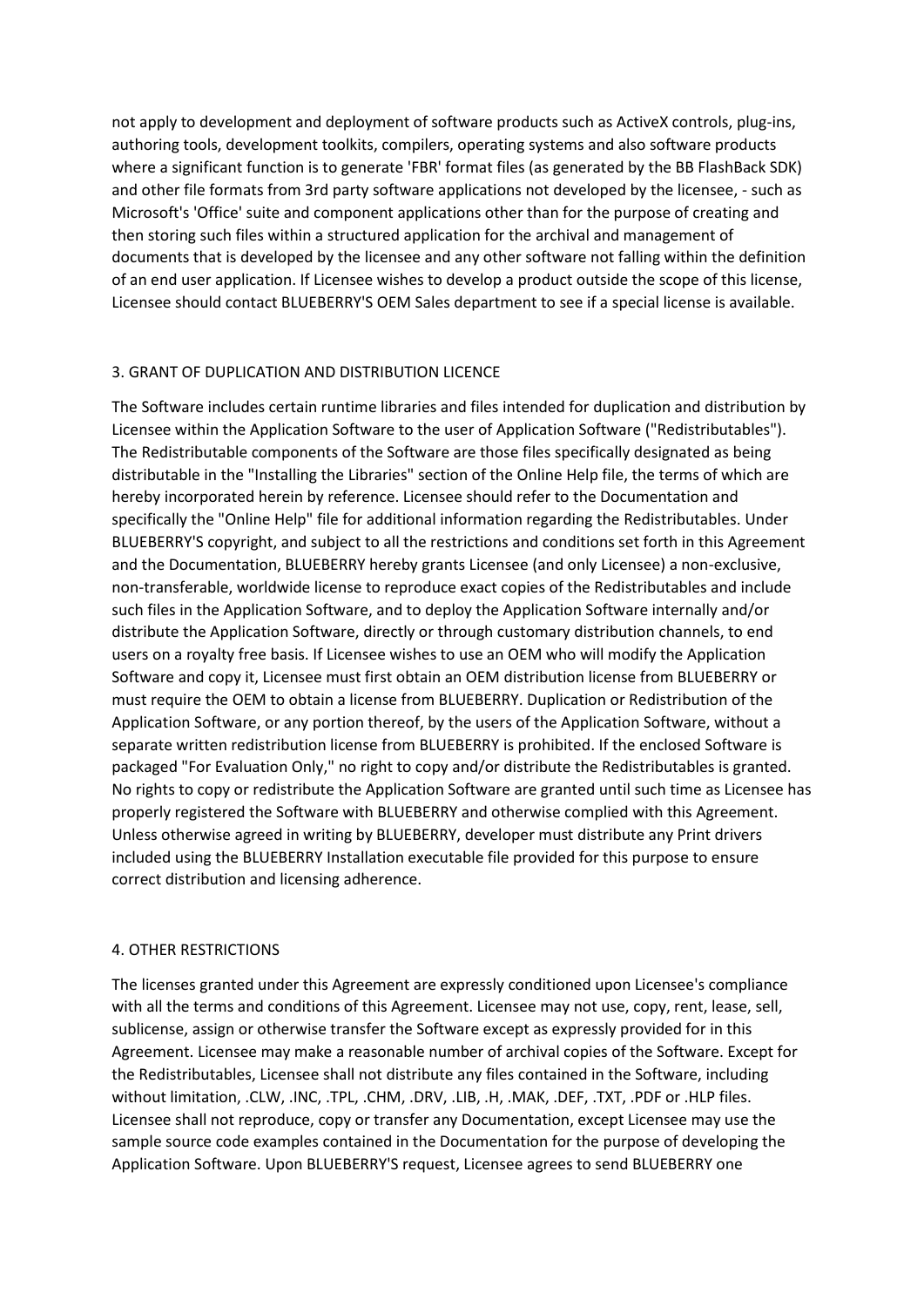demonstration copy of the Application Software. Any distributor or reseller of Application Software appointed by Licensee must be subject to a binding agreement that includes provisions no less protective of BLUEBERRY'S intellectual property rights in the Software as it is protective of Licensee's rights in its own software. Licensee acknowledges that the Software, in source code form, remains a confidential trade secret of BLUEBERRY and/or its suppliers and therefore Licensee agrees that it shall not modify, decompile, disassemble or reverse engineer the Software or attempt to do so except as permitted by applicable legislation. Licensee agrees to refrain from disclosing the Software (and to take reasonable measures with its employees to ensure they do not disclose the Software) to any person, firm or entity except as expressly permitted herein. Specifically, Licensee will not disclose or publish any unlock codes or instruction sets provided by BLUEBERRY relating to the Software. If Licensee wishes to use the Software in a manner prohibited by this Agreement, Licensee should contact BLUEBERRY'S OEM department to determine whether a special license may be obtained.

# 5. PROPRIETARY RIGHTS; COPYRIGHT NOTICES

Except for the limited license granted herein, BLUEBERRY, and its suppliers, retains exclusive ownership of all proprietary rights (including all ownership rights, title, and interest) in and to the Software. Licensee agrees not to represent that BLUEBERRY is affiliated with or approves of Licensee's Application Software in any way. Except as required hereby, Licensee shall not use BLUEBERRY'S name, trademarks, or any BLUEBERRY designation in association with Licensee's Application Software. The Application Software may contain the following copyright notice in the "About box": "Portions of this product were created using BB FlashBack SDK From Blueberry Software Ltd. ©2006-2009, ALL RIGHTS RESERVED."

#### 6. EXPORT LAW

Licensee acknowledges and agrees that the Software and Application Software may be subject to restrictions and controls imposed by the United States Export Administration Act, as amended (the "ACT"), and the regulations there under. Licensee agrees and certifies that neither the Software nor any direct product thereof (e.g. the Application Software) is being or will be acquired, shipped, transferred or re-exported, directly or indirectly, into any country prohibited by the ACT and the regulations there under or will be used for any purpose prohibited by the same. Licensee acknowledges that the Software may include "technical data" subject to export and re-export restrictions imposed by U.S. law. Licensee bears all responsibility for export law compliance and will indemnify BLUEBERRY against all claims based on Licensee's exporting of the Application Software.

#### 7. U.S. GOVERNMENT RESTRICTED RIGHTS LEGEND

Use, duplication or disclosure by the Government is subject to restrictions as set forth in subparagraph (c)(1)(ii) of the Rights in Technical Data and Computer Software clause at DFARS 252.227-7013 and FAR 52.227-19, as applicable. Manufacturer/Contractor is BLUEBERRY SOFTWARE LTD, BIRMINGHAM, ENGLAND.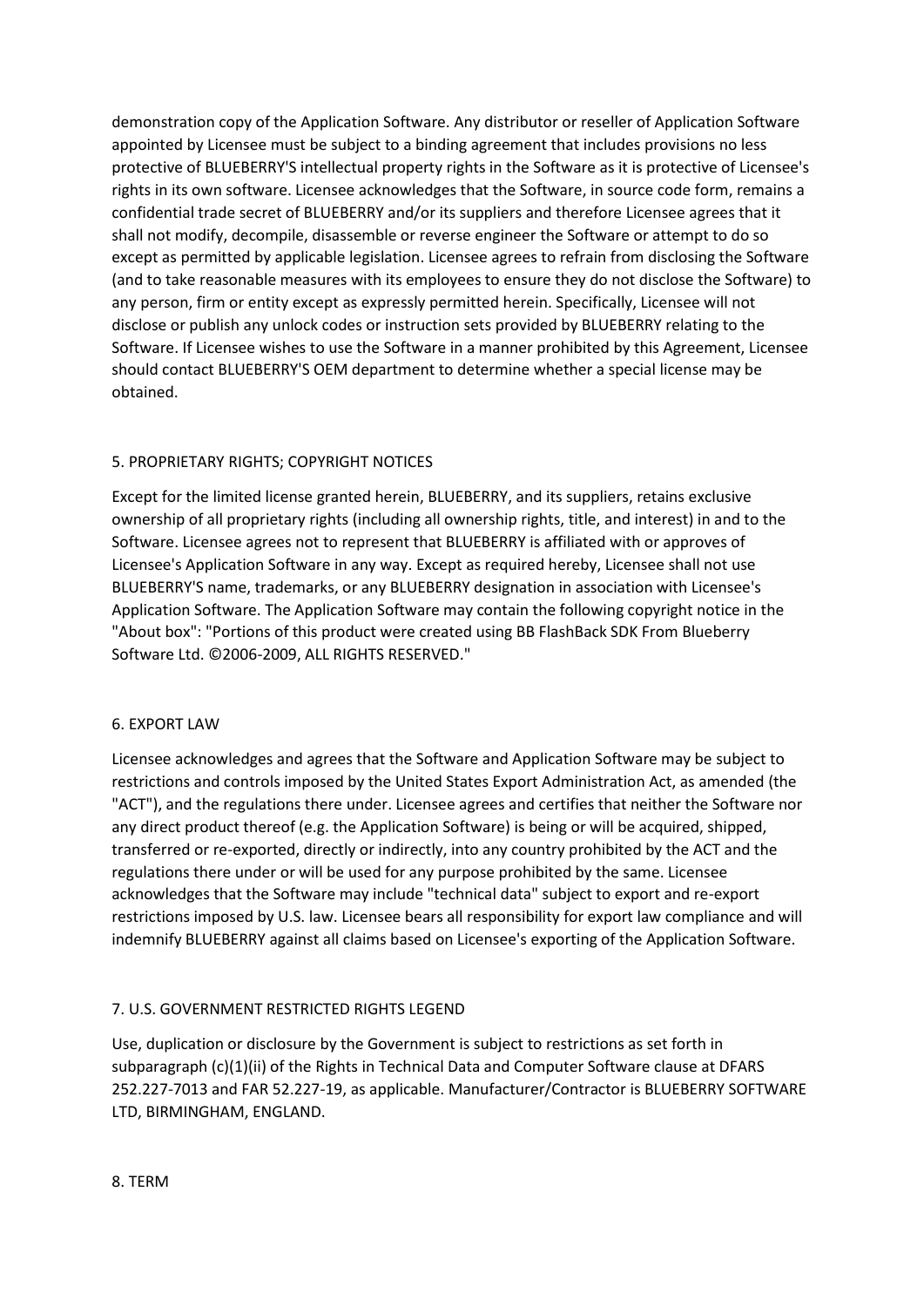The license granted hereby is effective until terminated. Licensee may terminate the license by returning the Software and Documentation to BLUEBERRY, without refund, and destroying all copies thereof in any form. BLUEBERRY may terminate the licenses if Licensee fails to comply with any term or condition of this Agreement or any corresponding duplication and distribution agreement for the product. Upon such termination, Licensee shall cease using the Software and cease using or distributing the Application Software containing the Redistributables. All restrictions prohibiting Licensee's use of the Software and intellectual property provisions relating to Software running to the benefit of BLUEBERRY will survive termination of the license pursuant hereto. Termination will not affect properly granted end user licenses of the Application Software distributed by Licensee prior to termination.

### 9. EXCLUSION OF WARRANTIES

BLUEBERRY and its suppliers offer and Licensee accepts the Software "AS IS." BLUEBERRY and its suppliers do not warrant the Software will meet Licensee's requirements or will operate uninterrupted or error-free. ALL WARRANTIES, EXPRESS OR IMPLIED, ARE EXCLUDED FROM THIS AGREEMENT AND SHALL NOT APPLY TO ANY SOFTWARE LICENSED UNDER THIS AGREEMENT, INCLUDING, BUT NOT LIMITED TO, THE IMPLIED WARRANTIES OF MERCHANTABILITY, FITNESS FOR A PARTICULAR PURPOSE AND NONINFRINGEMENT.

# 10. LICENCEE'S REMEDIES: LIMITATIONS

LICENCEE'S SOLE AND EXCLUSIVE REMEDIES AGAINST BLUEBERRY ON ANY AND ALL LEGAL OR EQUITABLE THEORIES OF RECOVERY SHALL BE, AT BLUEBERRY'S SOLE DISCRETION, (A) REPAIR OR REPLACEMENT OF DEFECTIVE SOFTWARE; OR (B) REFUND OF THE LICENCE FEE PAID BY LICENCEE.

# 11. NO LIABILITY FOR CONSEQUENTIAL DAMAGES

In no event shall BLUEBERRY, or its suppliers, be liable for any damages whatsoever (including, without limitation, damages for loss of business profits, business interruption, loss of business information or other pecuniary loss) arising out of use of or inability to use the Software, even if BLUEBERRY or its dealer have been advised of the possibility of such damages. Some states do not allow the exclusion or limitation of certain implied warranties or the exclusion or limitation of incidental or consequential damages, in which case and to the extent such exclusion or limitation is not allowed, some of the foregoing limitations and exclusions may not apply to Licensee.

#### 12. GENERAL

This Agreement shall be interpreted, construed, and enforced according to the laws of England. In the event of any action under this Agreement, the parties agree that courts located in England will have exclusive jurisdiction and that a suit may only be brought in England, and Licensee submits itself for the jurisdiction and venue of the courts located in England. This Agreement constitutes the entire agreement and understanding of the parties and may be modified only in writing signed by both parties. No officer, salesman, or agent has any authority to obligate BLUEBERRY by any terms, stipulations or conditions not expressed in the Agreement. All previous representations and